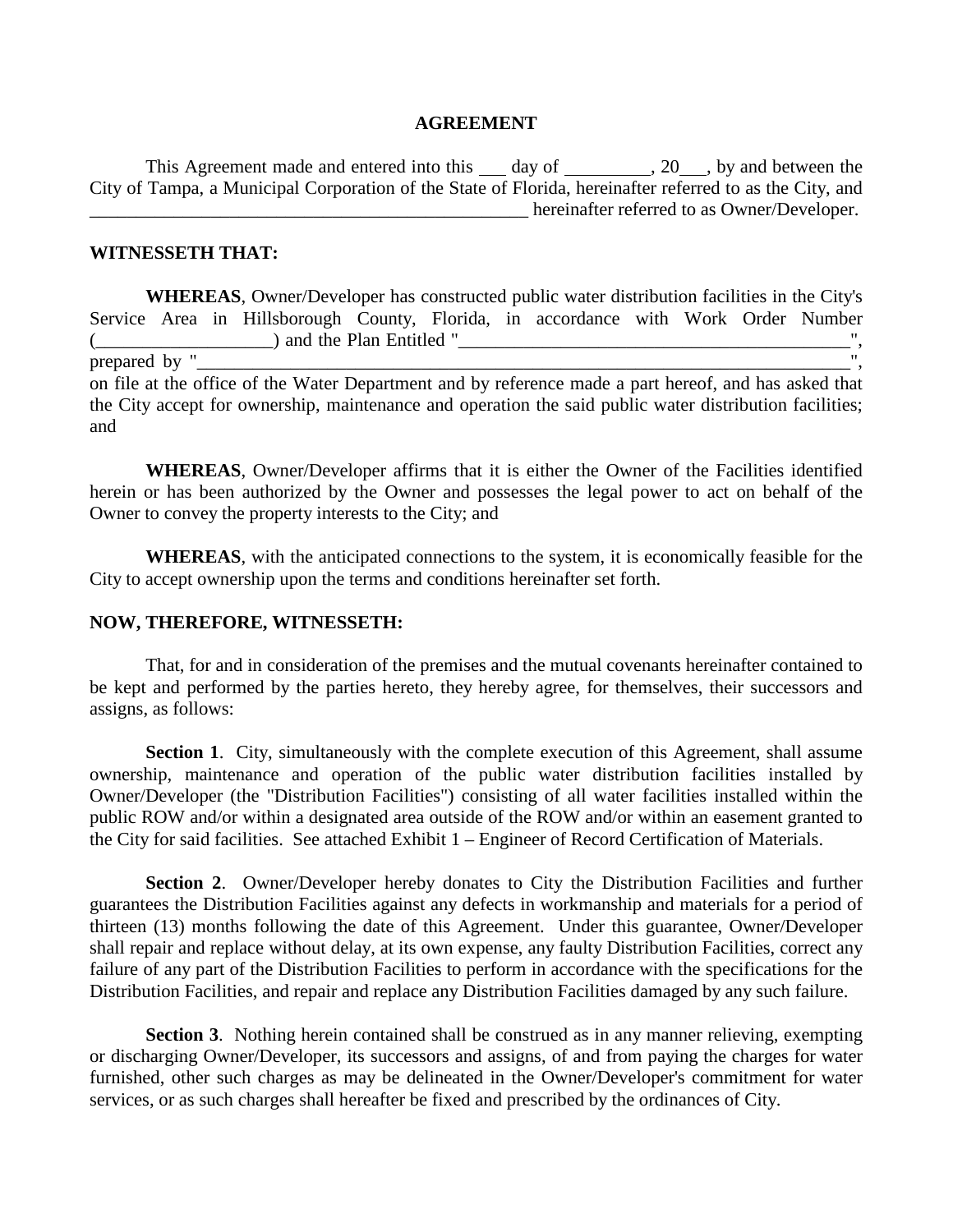**Section 4**. See attached Exhibit 2 - Engineer of Record Certification of Construction Costs.

**Section 5.** In connection with this Agreement, the Owner/Developer hereby covenants and agrees that Owner/Developer shall comply with all applicable governmental laws, statutes, rules and regulations including, without limitation the City of Tampa's Code of Ethics. Pursuant to Section 2- 522 of the City of Tampa Code, the Owner/Developer acknowledges that if the Owner/Developer fails to comply with the City of Tampa's Code of Ethics, such a failure shall render this Agreement voidable by the City and subject the Owner/Developer to debarment from any future City contracts or agreements.

**Section 6.** By signing this standard Agreement form, which has been approved by the Tampa City Council, you, as the Owner/Developer or representative of same, hereby represent that no change to this standard Agreement form has been made.

**Section 7.** Owner/Developer affirms that it is either the Owner of the Facilities identified herein or has been authorized by the Owner and possesses the legal power to act on behalf of the Owner to convey the property interests to the City and that there are no liens attached to the property conveyed. Owner/Developer further affirms that the property where the facilities are located are free from environmental contamination and agrees to indemnify and hold the City harmless from any and all claims including environmental contamination, and challenges to legal title, losses, and expenses of any kind including actual attorney fees as a condition of the City accepting title to the property.

**IN WITNESS WHEREOF**, the parties hereto have caused these presents to be executed in their names by duly authorized officers, attested and their corporate seals affixed hereunto, the day and year first above written.

# **ATTEST: OWNER/DEVELOPER**

\_\_\_\_\_\_\_\_\_\_\_\_\_\_\_\_\_\_\_\_\_\_\_\_\_\_\_\_\_\_\_\_\_ \_\_\_\_\_\_\_\_\_\_\_\_\_\_\_\_\_\_\_\_\_\_\_\_\_\_\_\_\_\_\_(SEAL)\*

Witness Signature Signature Signature

Witness Signature

\_\_\_\_\_\_\_\_\_\_\_\_\_\_\_\_\_\_\_\_\_\_\_\_\_\_\_\_\_\_\_\_\_

\_\_\_\_\_\_\_\_\_\_\_\_\_\_\_\_\_\_\_\_\_\_\_\_\_\_\_\_\_\_\_\_\_

\_\_\_\_\_\_\_\_\_\_\_\_\_\_\_\_\_\_\_\_\_\_\_\_\_\_\_\_\_\_\_\_\_ \_\_\_\_\_\_\_\_\_\_\_\_\_\_\_\_\_\_\_\_\_\_\_\_\_\_\_\_\_\_\_\_ Print/Type Name Print/Type Name

Print/Type Position Title

Print/Type Name